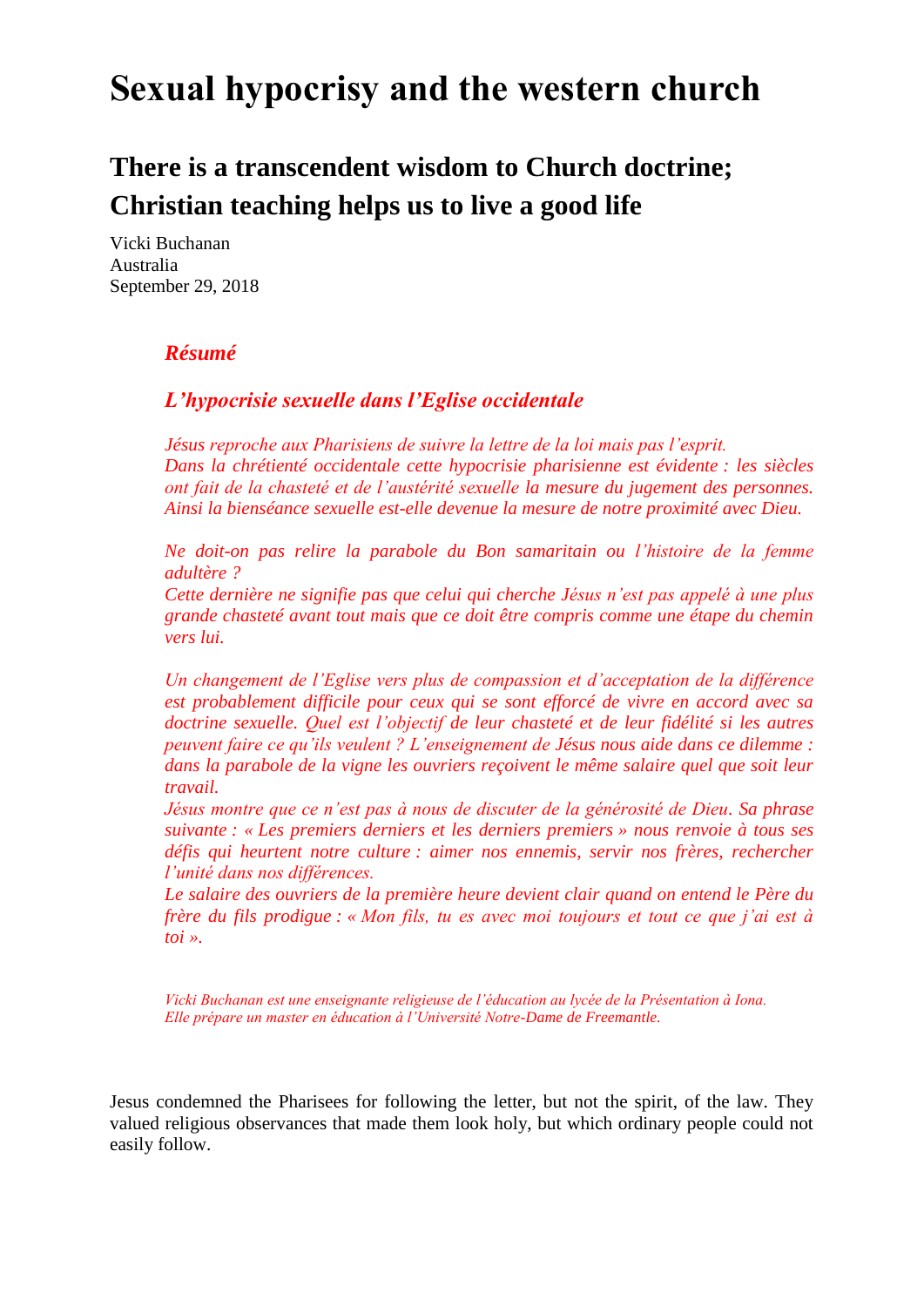In western Christianity, pharisaic-like hypocrisy is also evident, but over the centuries chastity and sexual austerity became the measures by which the goodness of people would be judged.

And just as loud prayers and costly animal sacrifices did not measure the true holiness of the Pharisees, so too has sexual propriety provided a false measure of one's closeness to God in the western world.

If someone has multiple sex partners but is helpful to strangers, are they better or worse than someone who has only slept with their spouse but is racist or unkind?

*Celui qui a plusieurs partenaires sexuels tout en étant proche de l'étranger est-il pire que celui qui ne couche qu'avec son épouse mais est raciste ou loin de son frère ?*

Principles of charity and humility must instead underlie our moral discernment. When Jesus told the Parable of the Good Samaritan, the outsider, looked down upon by upright Jews, was the person who fulfilled God's law to love others.

Jesus made it clear to his followers that they needed to be humbly aware of their own failings rather than judging others, 'Why do you see the speck in your neighbour's eye, but do not notice the log in your own eye?' (Matthew chapter 7 verse 3).

Jesus did not denounce people for their human frailties. He refused to condemn the woman who had committed adultery (Jonn chapter 8 verses 1-11), and spoke to the woman at the well, despite her five husbands plus! (John chapter 4 verses 4-18).

This is not to say that someone seeking Jesus will not be called to a life of greater chastity, but it should be seen as a part of their journey, not the whole.

Jesus presented a clear invitation for the woman at the well to follow a more holy life. He similarly offered the path of righteousness to the adulterous woman when he told her, 'from now on do not sin again' (John chapter 8 verse 11).

The challenge for the Church is to be invitational in the same manner as Jesus himself, offering God's love, first, and his call to holiness second.

Many Christians today are inspired by Pope Francis' teachings about homosexuality. Under Francis' leadership, the Church is coming to recognise the need to compassionately embrace the God-given dignity of all people, regardless of their sexual orientation.

The same sense of mercy is also evident in Francis' moves to be more inclusive of divorced couples, who have traditionally been alienated by the Church.

We are all sinners, but the Eucharist provides the ultimate source of grace that nourishes us on our quest to live more holy lives. How can it be right to punitively withhold this grace from those whose so-called 'weakness' is same-sex attraction or a failure to sustain a life-long marriage?

A redirection of the Church towards greater compassion and acceptance of others may be particularly difficult for people who have striven to live in accordance with Church doctrine on sexual morality.